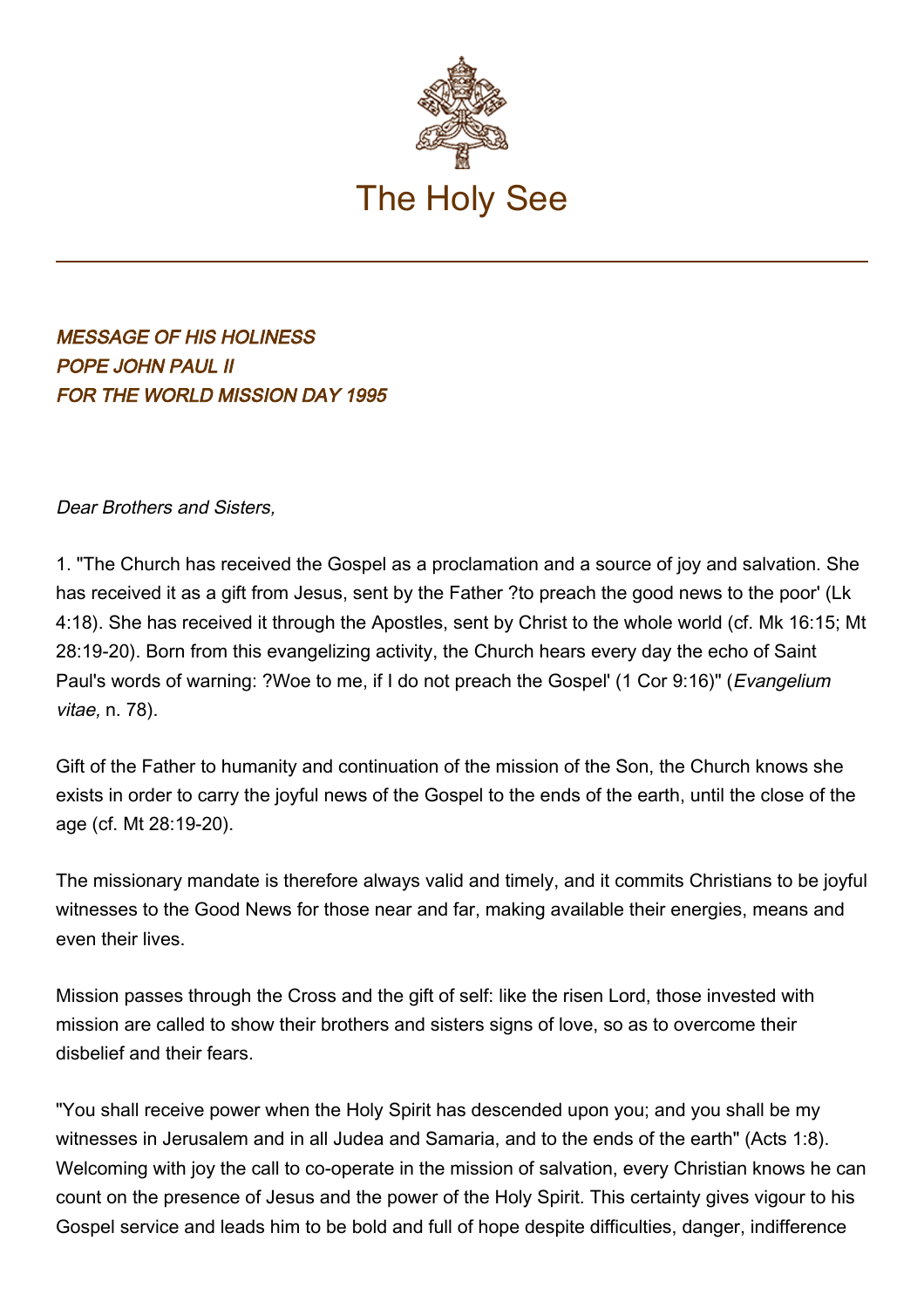and failures.

World Mission Day is the occasion to implore from the Lord an ever greater zeal for evangelization: the first and greatest service which Christians can offer the women and men of our time marked by hatred, violence, injustice and, in particular, by the loss of the true meaning of life. In fact, nothing helps us to face the conflict between life and death in which we are immersed more than faith in the Son of God who became man and came among men so that they might "have life and have it abundantly" (Jn 10:10): it is faith in the risen Lord who has overcome death; it is faith in the blood of Christ whose voice is more eloquent than that of Abel, and which gives hope and restores to mankind its true image.

## Proclaim Christ in word and deed

2. Courage, do not be afraid, proclaim that Jesus is the Lord: "And there is salvation in no one else!" (Acts 4:12).

May the annual Mission Day find the whole Church ready to proclaim the truth and the love of God especially to the men and women not yet reached by the Good News of Jesus Christ!

Dear missionaries, with deep affection and gratitude I address you first of all, and in particular, those who are suffering for the name of Jesus.

Tell everyone that "true liberation consists in opening oneself to the love of Christ. In him, and only in him, are we set free from all alienation and doubt, from slavery to the power of sin and death" (Redemptoris missio, n. 11). He is the Way and the Truth, the Resurrection and the Life (cf. Jn 14:6; 11:25). He is the "Word of life"! (cf. Jn 1:1).

Proclaim Christ with the word, proclaim him with concrete gestures of solidarity, make his love for mankind visible by taking your place with the Church and in the Church, always "in the front line in providing charitable help"; where "so many of her sons and daughters, especially men and women religious, in traditional and ever new forms, have consecrated and continue to consecrate their lives to God, freely giving of themselves out of love for their neighbour, especially the weak and the needy" (Evangelium vitae, n. 27).

Your special vocation ad gentes and ad vitam retains all its validity: it represents the paradigm of the whole Church's missionary commitment, which is always in need of a radical and total gift of self, of new and ardent impulses. You have dedicated your life to God in order to witness among the nations to the risen Lord: do not let yourselves be discouraged by doubt, difficulty, rejection, persecution; revive the grace of your special vocation and continue without faltering along the path you have taken with so much faith and generosity (cf. Redemptoris missio, n. 66).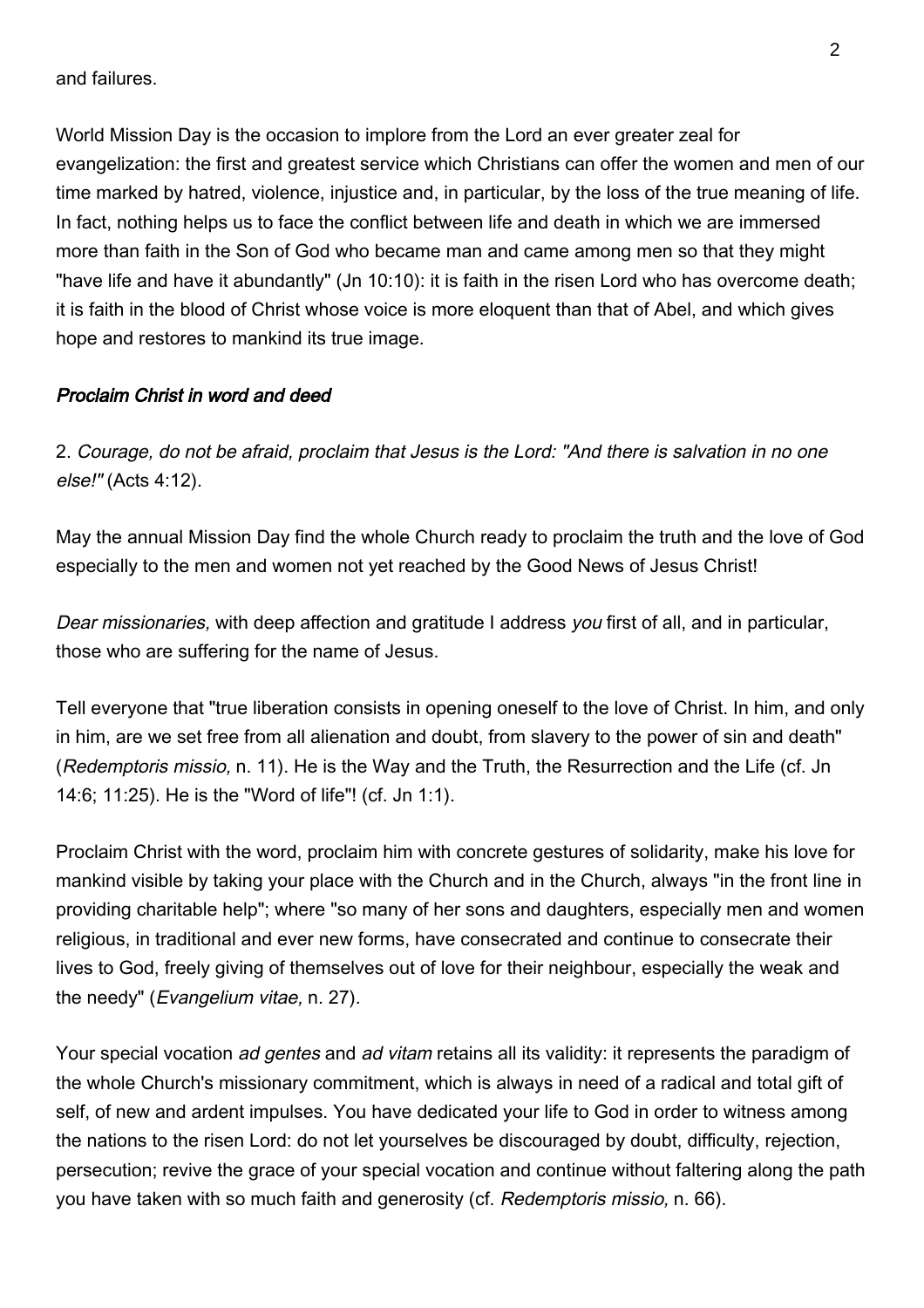3. I address this same exhortation to the Churches of ancient and of recent foundation, to their Bishops "consecrated not for one Diocese alone, but for the salvation of the whole world" (Ad gentes n. 38), often tried by a lack of vocations and means. In a singular way I address those Christian communities in minority situations.

Listening again to the words of the Master: "Fear not little flock, for it is the Father's good pleasure to give you the kingdom" (Lk 12:32), let faith in the one Redeemer shine forth, give a reason for the hope that is in you and bear witness to the love with which, in Jesus Christ, you have been inwardly renewed.

To be artisans of the new evangelization, every Christian community must make its own the logic of self-giving and gratuitousness which finds in the mission ad gentes not only an opportunity to sustain those in spiritual and material need, but above all an extraordinary possibility for growth towards maturity of faith.

4. The courageous proclamation of the Gospel is especially entrusted to you, young people. In Manila I reminded you that the Lord "will make many demands on you. He will require the fullest commitment of your whole being to the spreading of the Gospel and to the service of his People. But do not be afraid! His demands are also the measure of his love for each of you personally" (Homily during Mass with International Youth Forum 13 January 1995; L'Osservatore Romano English edition, 18 January 1995, p. 3). Do not let yourselves be saddened or impoverished by turning in on yourselves; open your minds and hearts to the boundless horizons of missionary activity. Do not be afraid! If the Lord calls you to leave your own country and go to other peoples, other cultures, other ecclesial communities, respond generously to his invitation. I wish to repeat once again: "Come with me into the third millennium to save the world!" (cf. ibid).

## Every mission is inspired by the Spirit

Always be bold in proclaiming the Lord Jesus to families, to priests, to religious and to all those who believe in Christ! Every believer is called to cooperate in spreading the Gospel and to live the mission spirit and activity in the free gift of self to his brothers and sisters. As I recalled in the Encyclical Evangelium vitae, we are a people who are sent and we know that "on our journey we are guided and sustained by the law of love: a love which has as its source and model the Son of God made man who ?by dying gave life to the world'" (n. 79).

5. Dear brothers and sisters! May Mission Sunday be for all Christians a great opportunity to prove our love for Christ and for our neighbour. May it also be a suitable time to realize that each of us must see that prayers, sacrifice and concrete support for the missions, the outposts of the civilization of love, are not lacking. Every missionary project is inspired by the Holy Spirit, who brings it to fulfilment.